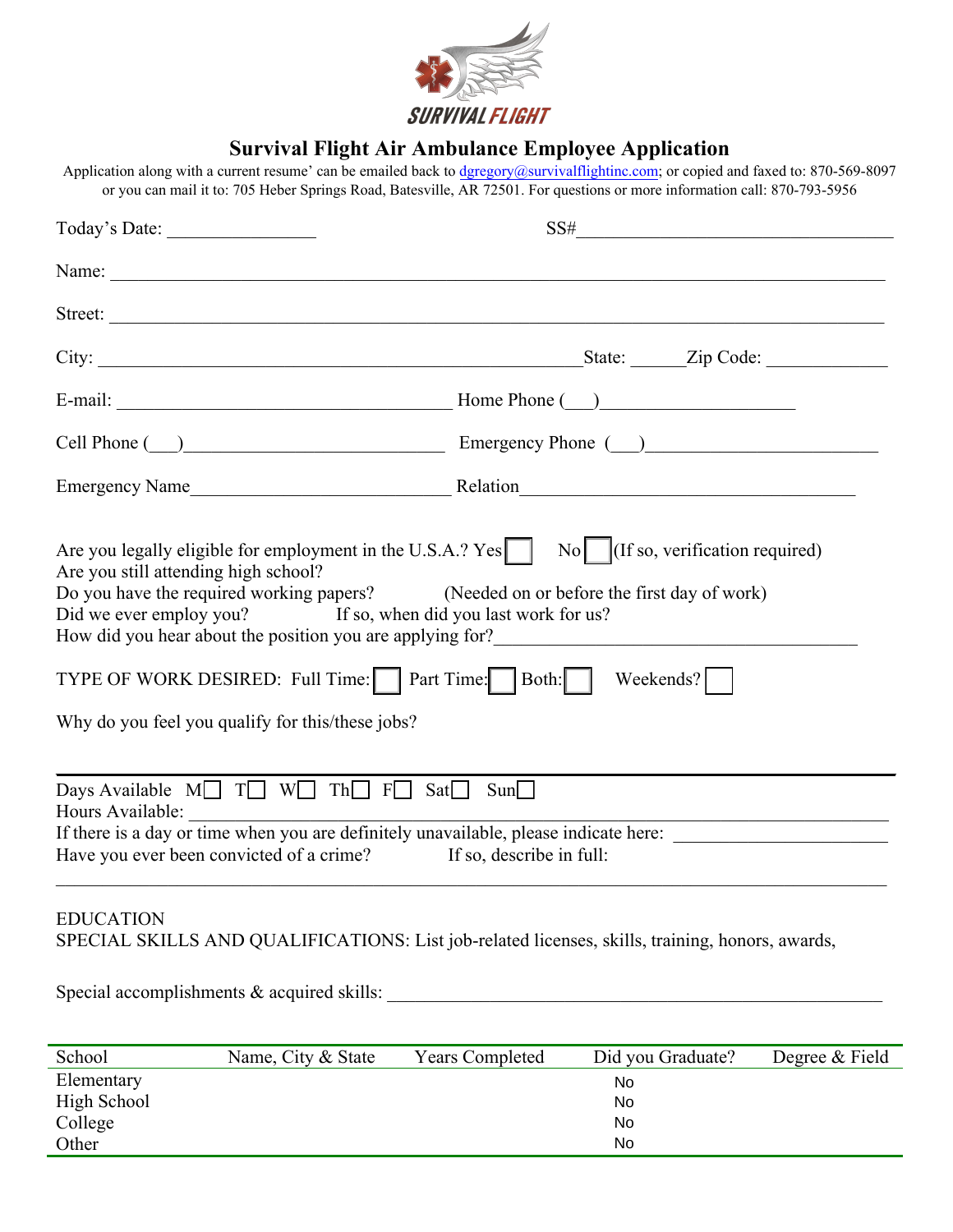MILITARY SERVICE: Were you in the U.S. Armed Forces?  $Yes \Box$  $\begin{array}{c|c} \n\text{No} & \n\end{array}$ Did you receive any training in the U.S. Armed Forces that is relevant to the position applied for?  $Yes \frown No \frown If yes, explain:$ **EMPLOYMENT HISTORY:** Supervisor: Phone: Position Title: from: to: to: Describe the work you did: Salary: Reason for leaving: Nearly 2008. The Reason for leaving: Supervisor: Phone: Describe the work you did: Salary: Reason for leaving: 2008. Calary: 2008. Reason for leaving: 2008. Calary: 2008. Reason for leaving: 2008. Reason for leaving: 2008. Also and 2008. Reason for leaving: 2008. Also and 2008. Reason for leaving 2008. A Supervisor: Phone: Position Title: from: To: Describe the work you did:

Salary: Reason for leaving: Neason for leaving: Nearly 1989.